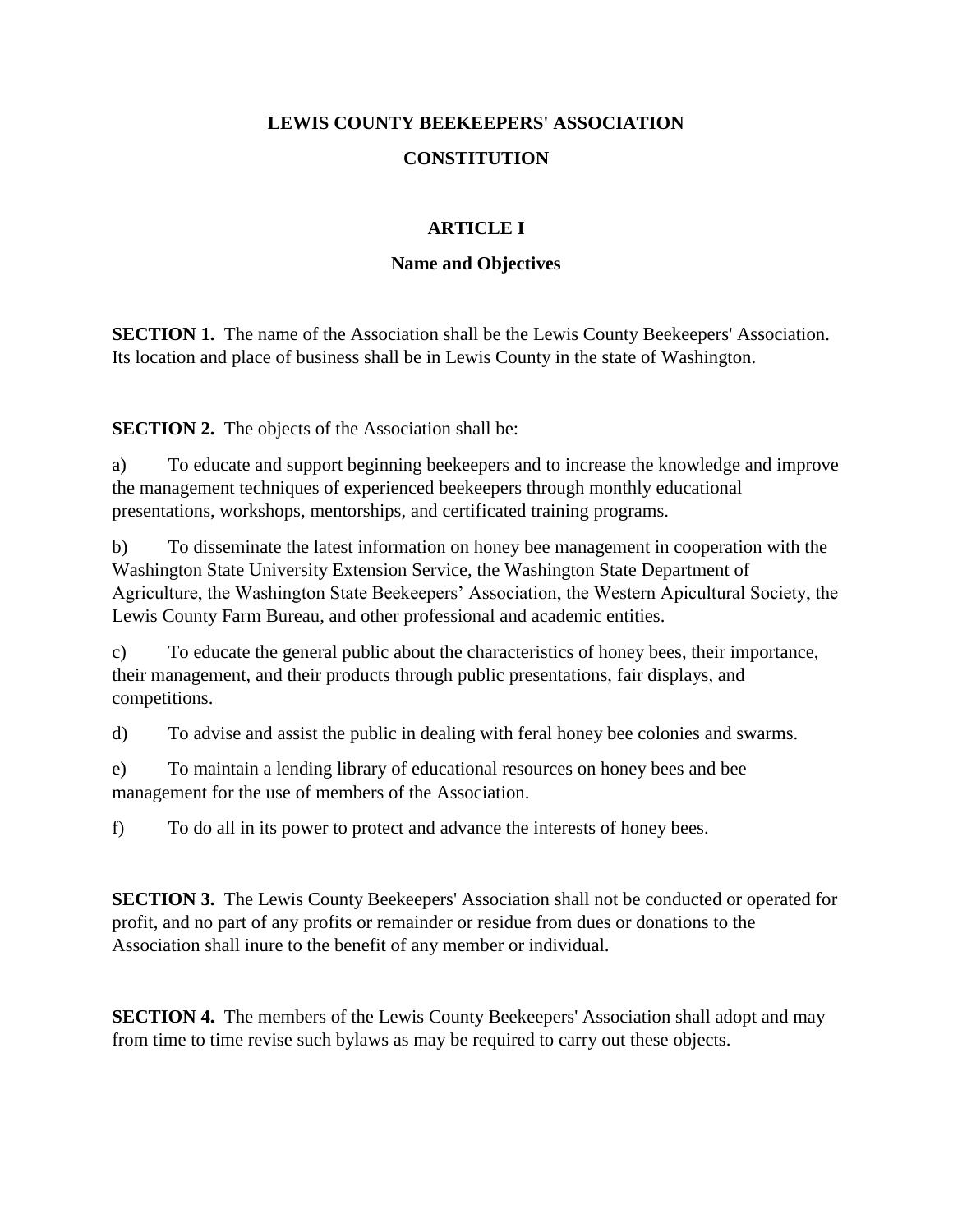**SECTION 5.** LCBA does not and shall not discriminate on the basis of race, color, religion (creed), gender, gender expression, age, national origin (ancestry), disability, marital status, sexual orientation, or military status, in its conditions for membership or in any of its activities or operations.

### **LEWIS COUNTY BEEKEEPERS' ASSOCIATION BYLAWS**

# **ARTICLE I**

# **Membership**

**SECTION 1. Eligibility.** Membership is open to all individuals or families willing to honor and support the objects of the Association. There shall be four types of membership

a) Regular: Open to an individual adult.

b) Family: Open to all adults and children residing in the same household with the provision that only one of those adults may vote or hold office.

c) Junior: Open to children under 18 years of age and LCBA scholarship students; a nonvoting/non-office holding membership, which may automatically convert to regular membership at age 18.

d) Honorary: Extended to persons recognized by the board of directors for extraordinary service to LCBA, subject to ratification by the general membership at a regular membership meeting. Honorary members do not have to pay annual dues and can vote in elections.

**SECTION 2. Dues.** Membership dues, application fees, membership renewal and delinquency dates shall be set at an September meeting of the Board of Directors and announced at the November general membership meeting.

No member may vote or receive other perquisites of membership whose dues are not paid for the current year. During the month of December, the Treasurer shall send to each member a statement of dues for the ensuing year.

**SECTION 3. Application for Membership.** Each applicant for membership shall apply on a form approved by the Board of Directors and which shall provide that the applicant agrees to abide by this constitution and bylaws together with accepting the hold harmless agreement as provided by the Board. The application shall state the name, physical and email address, and other contact information of the applicant. The applicant will have the option to elect electronic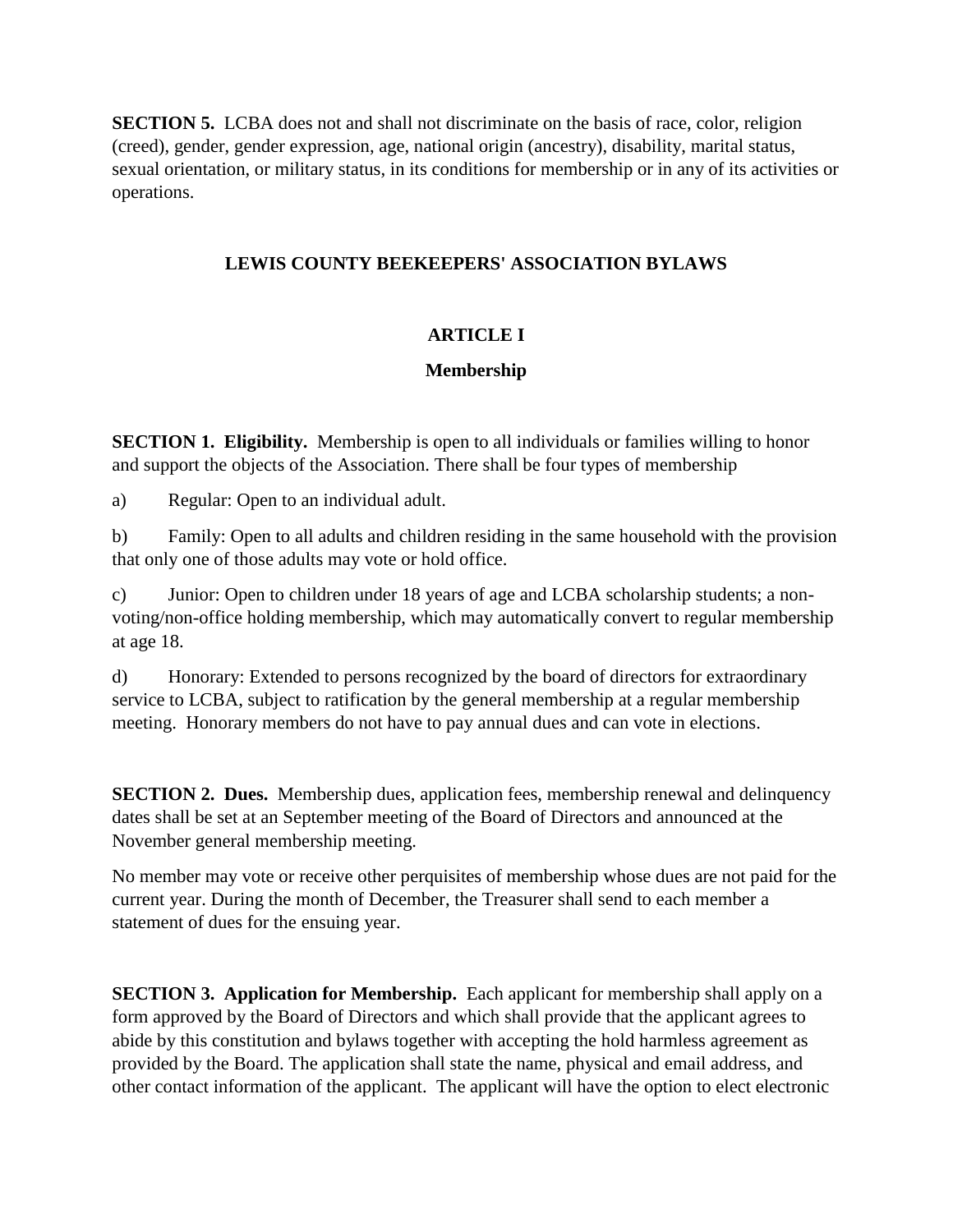communication of meeting announcements. Accompanying the application, the prospective member shall submit dues payment for the current year and the requisite application fees.

**SECTION 4. Termination of Membership.** The right, title, and interest of a member shall cease upon termination of membership. Membership may be terminated:

a) by resignation. Any member in good standing may resign from the Association upon written notice to the Secretary; but no member may resign when in debt to the Association. Obligations other than dues are considered a debt to the Association and they become incurred on the first day of each fiscal year.

b) by lapsing. A membership will be considered as lapsed and automatically terminated if such member's dues remain unpaid by a date previously specified by the board (see Article III, Section 2). In no case may a person be entitled to vote or receive other perquisites of membership whose dues are unpaid. Reinstatement of membership is automatic upon receipt of dues in full and initiation fees.

c) By Board termination. The Board shall have the power to terminate any member with or without cause.

### **ARTICLE II**

### **Meetings**

**SECTION 1. General Membership Meeting.** The general membership Meeting of the Association shall be held on the place, day of the month, and hour proposed by the Board of Directors and approved by majority vote of members in good standing. Exceptions, such as potlucks, will be announced at least 30 days prior. Any change of monthly meeting place, day of month, and hour must be voted on by the members at a regularly scheduled monthly meeting. The proposal for changing monthly meeting place, day of the month, and time must be communicated to the membership by the Secretary no less than 30 days prior to the meeting when proposed changes will be voted on."

**SECTION 2. Special Meetings.** Special meetings may be called by the President or by a majority vote of the members of the board who are present at a meeting of the board; or shall be called by the Secretary upon receipt of a petition signed by ten (10) of the members of the Association who are in good standing. Such meeting shall be held at such a place, date, and hour as may be designated by the Board of Directors. Written notice of such meeting shall be mailed or emailed by the Secretary at least 10 days and not more than 30 days prior to the meeting. The notice of the meeting shall state the purpose of the meeting and no other Association business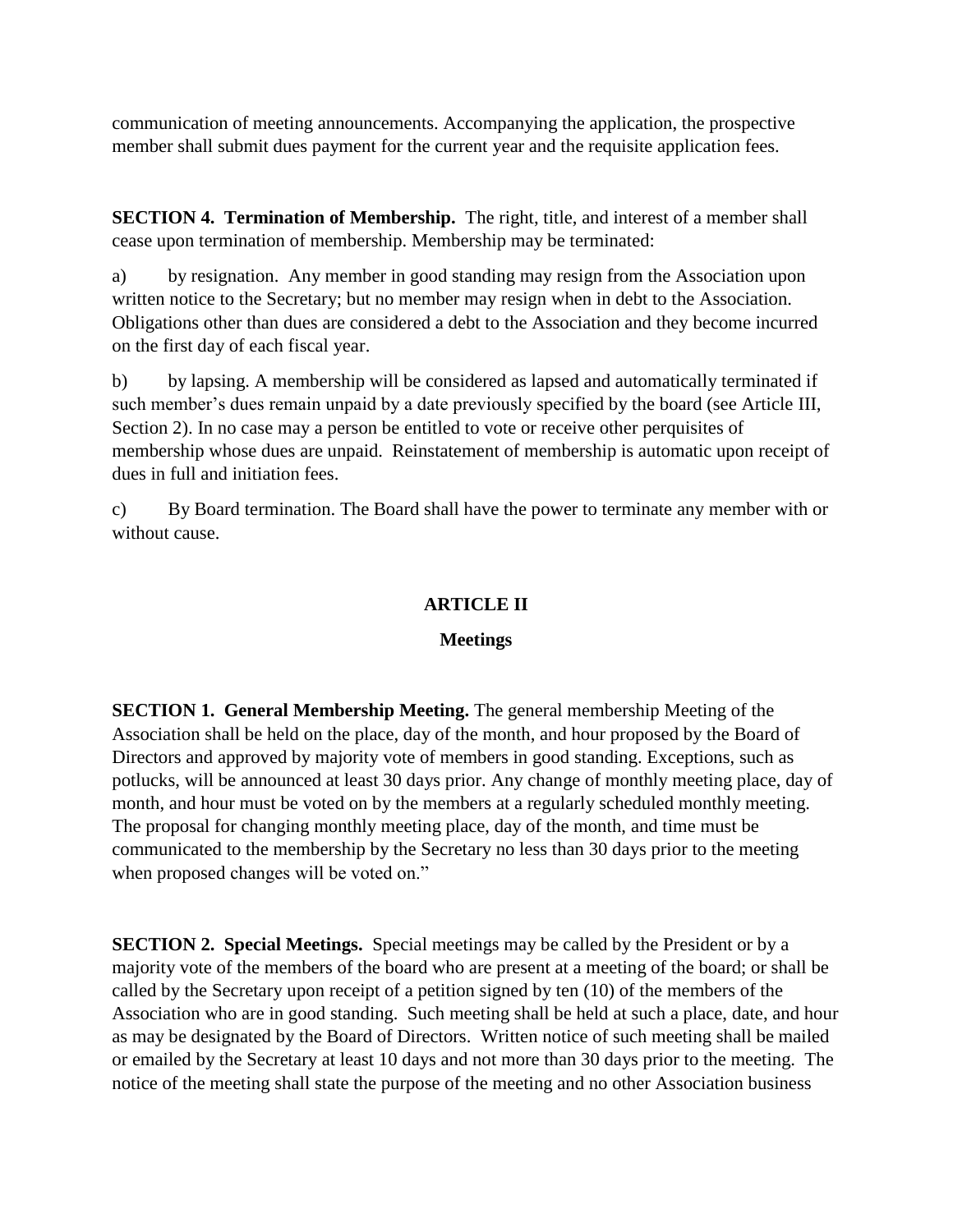may be transacted. The quorum for such a meeting shall be fifty one percent (51%) of voting members in good standing.

**SECTION 3. Board Meetings.** The first meeting of the board shall be held within 30 days following the election. Other meetings of the Board of Directors shall be held at such times and places, including by teleconference, as are designated by the President or by a majority vote of the entire board. Written notice of each such other meeting shall be mailed or emailed by the Secretary to each member of the board at least 10 days prior to the date of the meeting. The quorum for a board meeting shall be a majority of the board.

**SECTION 4. Board Meetings via Electronic Communications.** Members of the Board may participate in any Meeting of the Board by means of a conference telephone, electronic conferencing device, online computer service or similar method of communication by which all persons participating in the meeting can hear each other or view the dialogue of all other participants at the same time. Participation by such means shall constitute presence in person at a meeting.

### **ARTICLE III**

### **Directors and Officers**

**SECTION 1. Board of Directors.** The board shall be comprised of the officers, all of whom shall be members in good standing. They shall be elected for renewable two-year terms as provided in Article IV. General management of the Association's affairs shall be entrusted to the Board of Directors.

**SECTION 2. Officers.** The Association's officers shall be President, Vice President, Secretary, Treasurer, Mentorship Coordinator, Education/Outreach Coordinator, and Past President. They shall serve in their respective capacities both with regard to the Association and its meetings and the board and its meetings.

a) *The President* shall preside at all meetings of the Association and of the board, and shall have the duties and powers normally appurtenant to the office of President in addition to those particularly specified in these bylaws. The President shall have general supervision of the affairs of LCBA. The President shall call special meetings of the Association and the Board of Directors.

b) *The Vice President* shall have the duties and exercise the powers of the President in case of the President's death, absence or incapacity. . The Vice President is responsible for keeping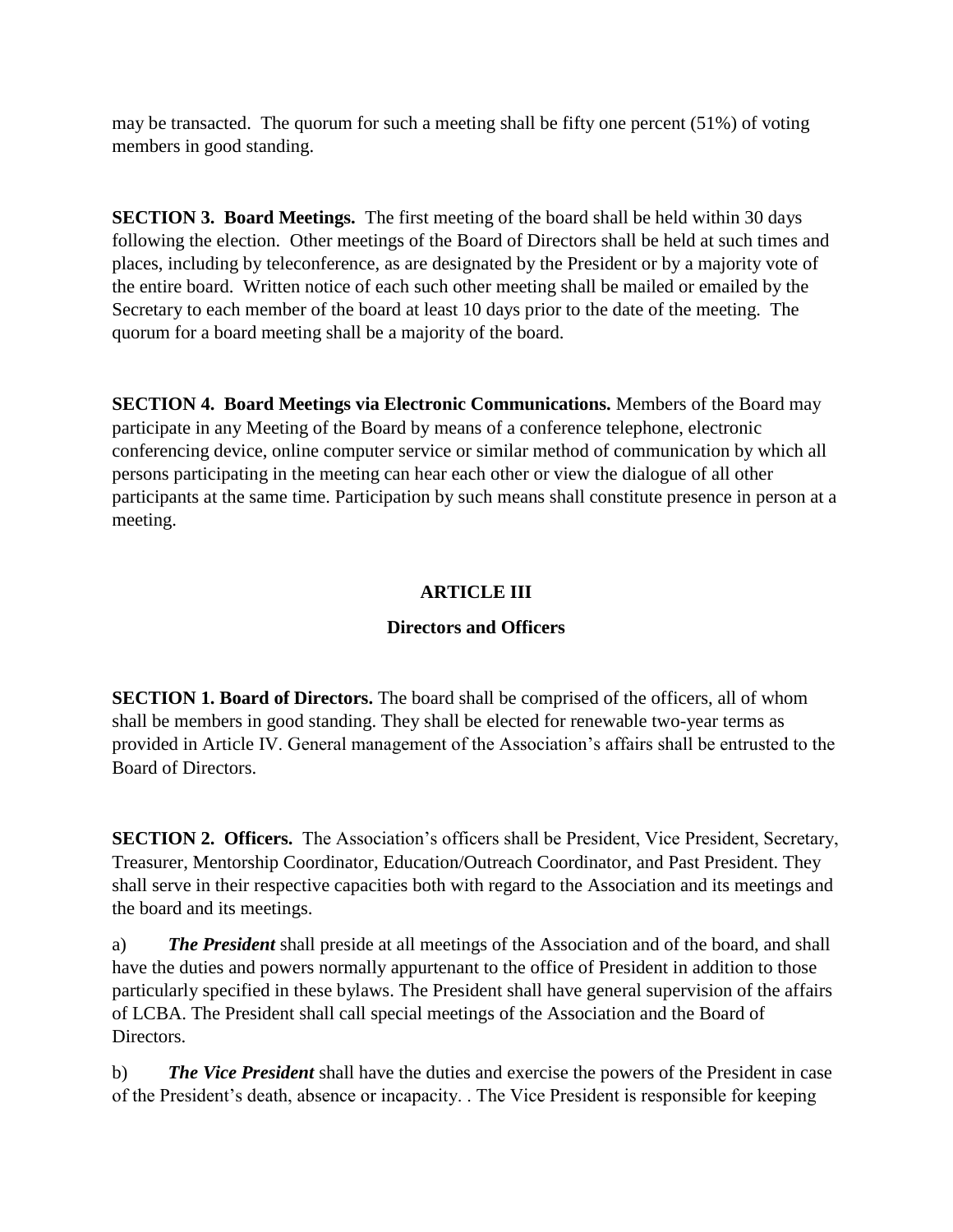the property inventory. The Vice President, in consultation with the President and the Secretary, shall arrange for speakers at LCBA meetings.

c) *The Secretary* shall keep a record of all meetings of the Association and of the board and of all votes taken by mail, and of all matters of which a record shall be ordered by the Association. The Secretary will have charge of correspondence, notify members of meetings, and notify officers and directors of their election to office; keep a roll of the members of the Association with their addresses; write and distribute a monthly newsletter that includes minutes from the previous monthly meeting's business meeting; maintain the association's website; and carry out such other duties as are prescribed in these bylaws or appointed by the President.

d) *The Treasurer* shall collect and receive all moneys due or belonging to the Association. Moneys shall be deposited in a bank approved by the board, in the name of the Association. The Treasurer shall pay all bills for LCBA and maintain accurate records of LCBA finances and assets. All payments are approved by the board of directors at the regularly scheduled executive board meeting. The Treasurer shall perform such other duties as appointed by the President. In case of extended absence or incapacity of the Treasurer, the President may approve and pay bills, or may appoint a member of the LCBA to act as temporary Treasurer with approval of the Board. The books shall at all times be open to inspection by the board and a report shall be given at every meeting of the condition of the Association's finances; and at the February monthly meeting, an accounting shall be rendered of all moneys received and expended during the previous fiscal year. The Treasurer shall submit the appropriate Form 990 to the United States Internal Revenue Service after the annual audit report is accepted but before the May deadline. The Treasurer shall coordinate membership outreach for LCBA, keep track of attendance at monthly meetings, and welcome guests. When guests have become regular attendees, the Treasurer shall encourage them to join the association. The Treasurer shall keep the mailing list current, in cooperation with the secretary. The Treasurer shall be responsible for obtaining LCBA nametags for members.

e) *The Mentorship Coordinator* shall recruit mentors from experienced LCBA beekeepers and connect them with new beekeepers, usually by geographical area, then follow up to check that mentorship connections are productive. The Mentorship Coordinator shall also check with graduates of the LCBA Apprentice Beekeeping course to see how they are progressing. The Mentorship Coordinator shall work with the other board officers to develop training opportunities such as workshops. Finally, the Mentorship Coordinator shall administer a committee drawn from the membership to manage the Association's teaching Apiary

f) *The Education Coordinator* shall organize and implement formal education programs for the training of beekeepers and oversee the operation of the youth scholarship program. The Education Coordinator shall collect, produce, and disseminate educational materials for all educational programs of the LCBA. The Education Coordinator shall maintain a list of volunteer speakers/educators for the training of beekeepers. Finally, the Education Coordinator shall have oversight of LCBA's Youth Scholarship Program.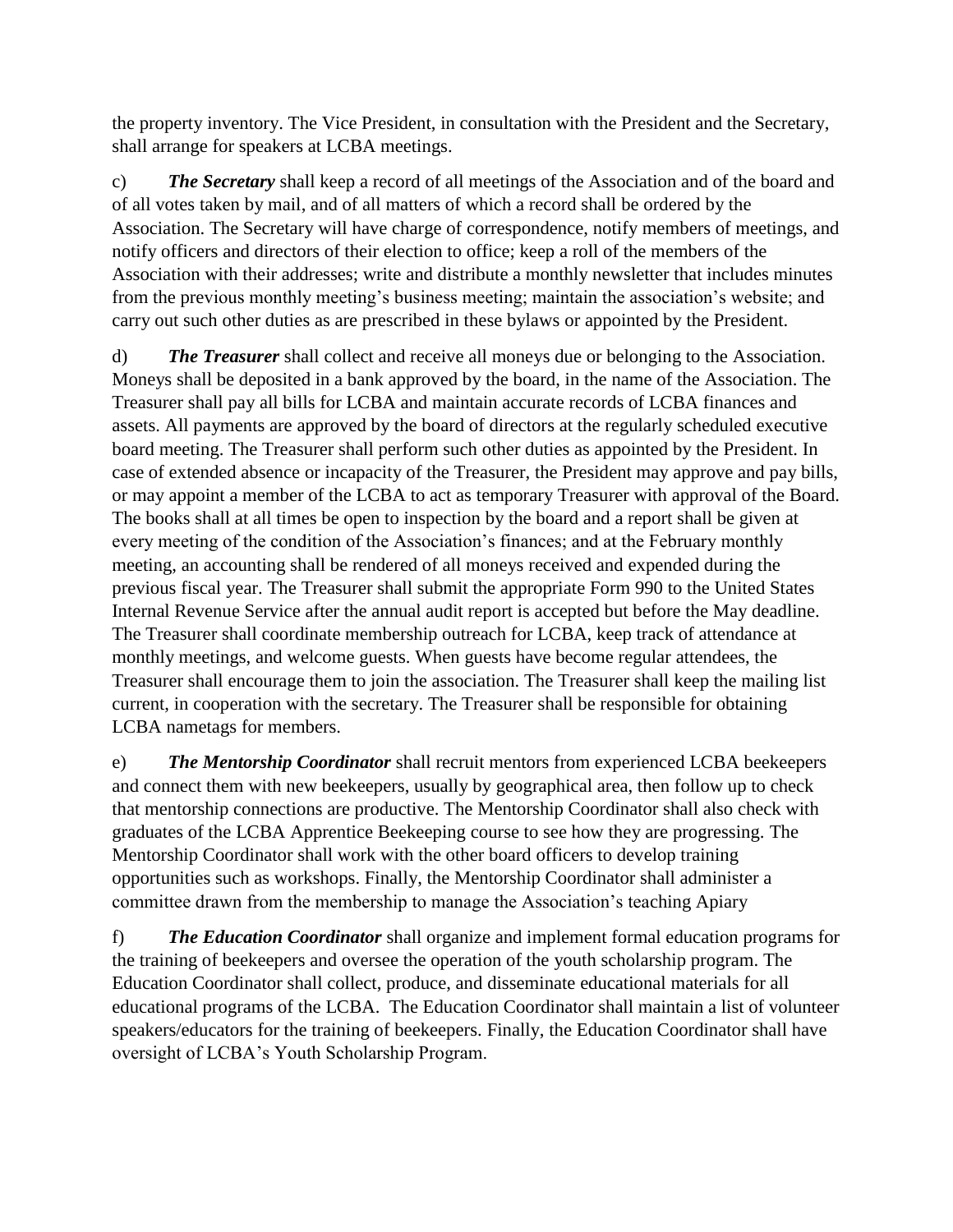g) *The Community Outreach Coordinator* shall organize and implement LCBA community outreach activities, including but not limited to public education activities at local fairs and community agricultural festivals and presentations on bees and beekeeping to community groups and schools. The Community Outreach Coordinator shall draw upon the list of speaker/educators maintained by the Education Coordinator and assign speakers when requested by community groups. Finally, the Community Outreach Coordinator shall administer a committee to organize LCBA's Summer and Holiday Potlucks.

h) *The Past President* shall serve in a non-voting, ex officio capacity and shall be the immediately prior serving president. The Past President position serves the purpose of helping to preserve association history and continuity.

An officer carries only the rights necessary for executing the duties of their appointment. Any officer of the association who fails to perform the duties of their office may be removed from their appointment by a majority vote of the board at an executive board meeting. For cases involving misconduct, neglect of duty or excessive absences, officers may be removed from their appointment by a majority vote of the board at an executive board meeting. Any officers removed from their appointment shall retain their membership rights.

**SECTION 3. Resignations.** Any Board member may resign at any time by delivering written notice to either the President or the Secretary or by oral notice at any meeting of the Board or of the members. Resignations shall take effect at the time of receipt or at a date specified in the resignation notice.

**SECTION 4. Removal from Office.** Any Board member or members can be removed from office by a majority vote at a Special Meeting of the membership called in accordance with Article II, Section 2 of these bylaws.

**SECTION 5. Vacancies.** Any vacancies occurring on the board or among the officers during the year shall be filled until the next annual election by a majority vote of the members of the board; except that a vacancy in the office of President shall be filled automatically by the Vice President and the resulting vacancy in the office of Vice President shall be filled by a member of the board.

# **ARTICLE IV**

# **The Association Year, Voting, Nominations, Elections**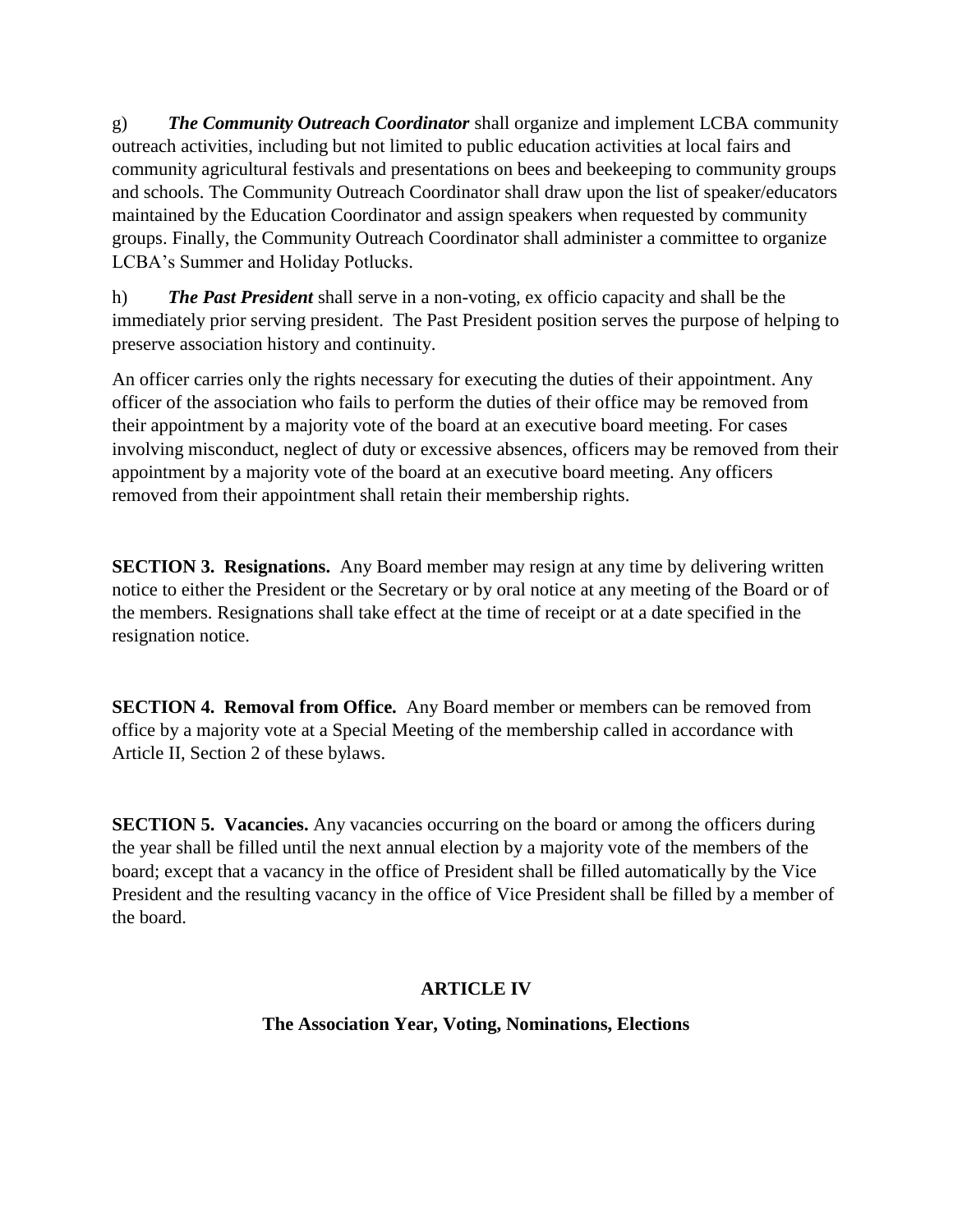**SECTION 1. Association Year.** The Association's fiscal year shall begin on the 1st day of January and end on the last day of December. The Association's official year shall begin immediately at the conclusion of the election and shall continue through the next election. The elected officers and directors shall take office on the first day of the month following the election and each retiring office shall turn over to his successor in office all properties and records relating to that office within 30 days after the election.

**SECTION 2. Voting.** At the general membership meeting or at a special meeting of the Association, voting shall be limited to those members in good standing who are present at the meeting. Voting by proxy shall not be permitted. The Board of Directors may decide to submit other specific questions for decision of the members by written ballot cast by mail.

**SECTION 3. Annual Election.** The election of officers and directors shall be conducted by secret ballot. Ballots to be valid must be received by the Secretary. Ballots shall be counted by three inspectors of election who are members in good standing and neither members of the current board nor candidates on the ballot.

a) The nominated candidate receiving the greatest number of votes for each office shall be declared elected. If any nominee, at the time of the meeting, is unable to serve for any reason, such nominee shall not be elected and the vacancy so created shall be filled by the new Board of Directors in the manner provided by Article III, Section 3.

b) Elections for the offices of President, Mentorship Coordinator, Community Outreach Coordinator, and Treasurer shall be held in odd-numbered years. Elections for Vice President, Education Coordinator, and Secretary shall be held in even-numbered years. The President shall be limited to two consecutive terms in office but may run for office again after waiting a further two year period.

**SECTION 4. Nominations and Ballots.** No person may be a candidate in an Association election who has not been nominated in accordance with these bylaws. A Nominating Committee shall be chosen by the President, with approval of a majority of the Board of Directors, before September 1. The committee shall consist of two members, both members in good standing, no more than one of whom may be a member of the current board of directors. The board shall name a chairman for the committee. The Nominating Committee may conduct its business by mail.

a) The Nominating Committee shall nominate from among the eligible members the Association, one candidate for each expiring office and for each position on the Board of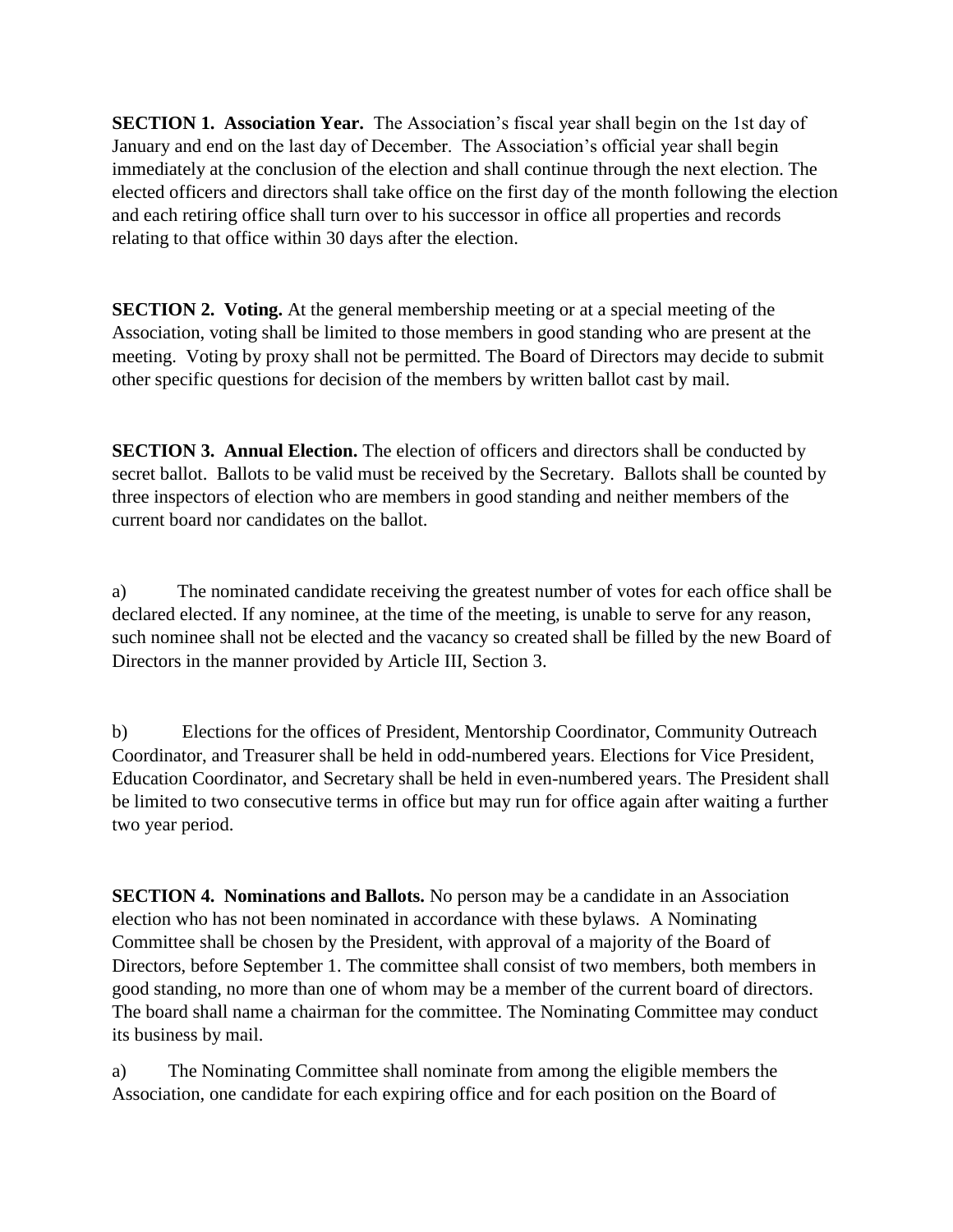Directors and shall procure the acceptance of each nominee so chosen. The committee shall then submit its slate of candidates to the Secretary, who shall mail the list, including the full name of each candidate to each member of the Association on or before October 1, so that additional nominations may be made by the members if they so desire.

b) Additional nominations of eligible members may be made by written petition addressed to the Secretary on or before October 15th, accompanied by the written acceptance of each such additional nominee signifying his willingness to be a candidate. No person shall be a candidate for more than one position.

c) If no valid additional nominations are postmarked on or before October 15th, the Nominating Committee's slate shall be declared elected and no balloting will be required.

d) If one or more valid additional nominations are postmarked on or before October 15th, the Secretary shall, on or before October 30, mail to each member in good standing a ballot listing all of the nominees for each position in alphabetical order. At the November annual membership meeting, a secret ballot will be held: ballots will be distributed using the membership list to certify the eligibility of the voters upon signing in at that meeting. The results of the voting shall be announced at the annual meeting.

e) Nominations cannot be made at the November meeting or in any manner other than as provided above.

# **ARTICLE V**

### **Committees**

**SECTION 1.** The President, with approval of a majority of the Board of Directors, may each year appoint standing committees to advance the work of the Association in such matters as which may well be served by committees. Such committees shall always be subject to the final authority of the board. Special committees may also be appointed by the President, with approval of a majority of the Board of Directors, to aid the Board on particular projects.

**SECTION 2.** Any committee appointment may be terminated by a majority vote of the full membership of the board upon written notice to the appointee, and the board may appoint successors to those persons whose services have been terminated.

**SECTION 3.** Committees shall include the following:

a) **Auditing Committee**: There shall be an Auditing Committee of two (2) appointed by the President, with approval of a majority of the Board of Directors, whose duty shall be to audit the financial and asset records of LCBA and report to the Board of Directors at the first Board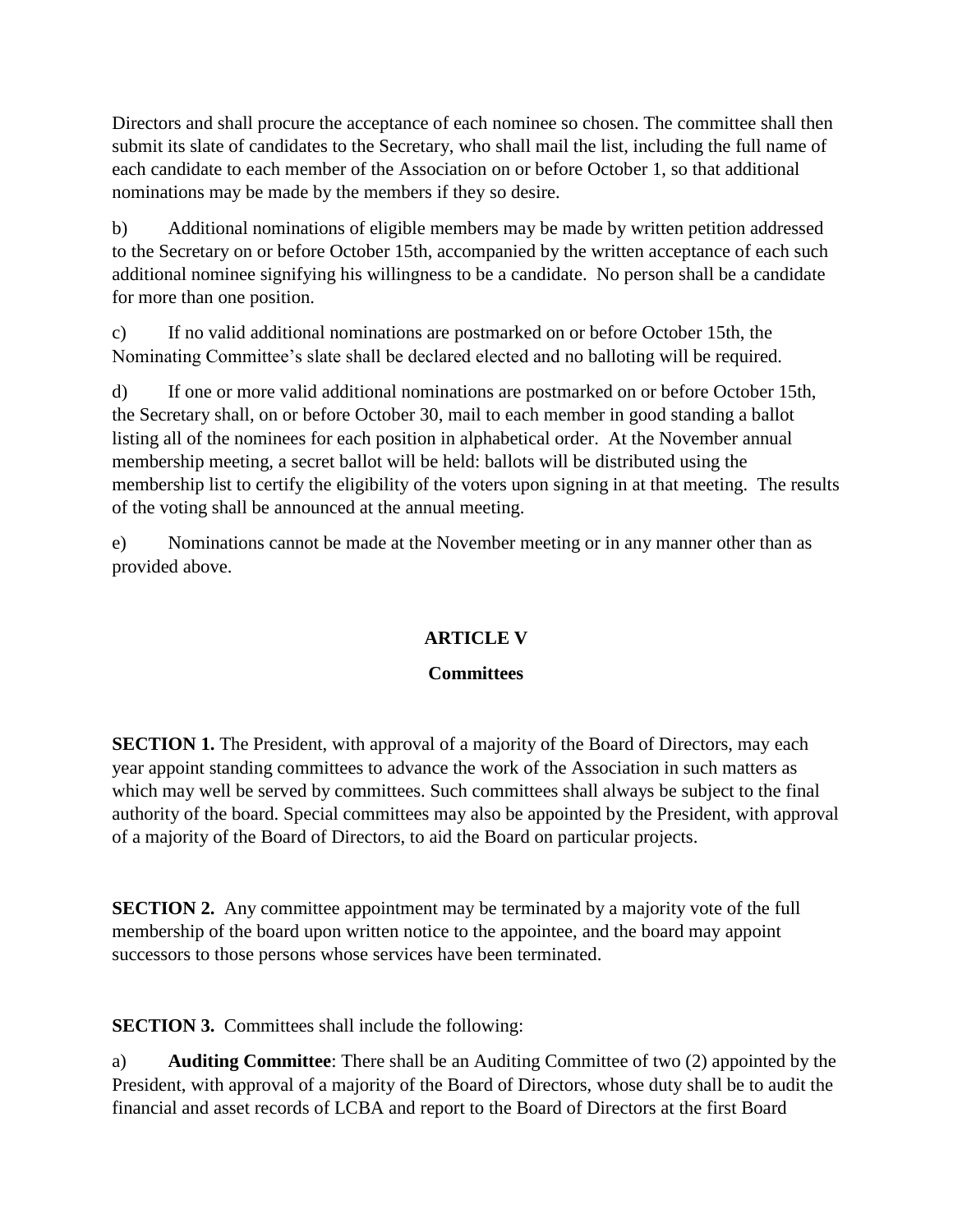meeting in January of each calendar year. Auditing standards shall be determined by the Board of Directors. The Auditing Committee will present its report to the membership at the February monthly meeting.

b) **Nominating Committee**: There shall be a Nominating Committee of two (2),

appointed by the President, whose duty it shall be to obtain nominations for Officers as provided in Article IV, Section 4.

#### **SECTION 4. Extraordinary Committees**

a) **Sexual Harassment Awareness Committee:** In the event that issues arise pertinent to Article I, Section 5 of the Constitution, the President shall appoint a Sexual Harassment Awareness Committee, whose duty it shall be address said issues.

#### **ARTICLE VI**

#### **Discipline**

**SECTION 1. Charges.** Any member may prefer charges against a member for alleged misconduct prejudicial to the best interests of the Association or to honey bees. The Secretary shall promptly send a copy of the charges to each member of the board or present them at a board meeting, and the board shall first consider whether the actions alleged in the charges, if proven, might constitute conduct prejudicial to the best interest of the Association or to bees. If the board considers that the charges do not allege conduct that would be prejudicial to the best interest of the Association or bees, it may refuse to entertain jurisdiction. If the board entertains jurisdiction of the charges, it shall fix a date of a hearing before a Special Committee consisting of three (3) members of the association in good standing, not fewer than three (3) weeks nor more than six (6) weeks thereafter. The Secretary shall promptly send one copy of the charges to the accused member by certified mail together with a notice of the hearing and an assurance that the defendant may personally appear in the member's own defense and bring witnesses if the member wishes.

**SECTION 2. Special Committee Hearing.** The committee shall hear from both the complainant and the defendant and then submit a report of their findings to the Board. Should the Special Committee find that the charges are not proven they should so inform the Secretary. Should the Special Committee find the charges to be sustained after hearing all the evidence and testimony presented by complainant and defendant, the Special Committee shall make a recommendation to the Board as to whether the defendant should be reprimanded or expelled. Immediately after the Special Committee has reached a decision, its findings shall be put in written form and filed with the Secretary.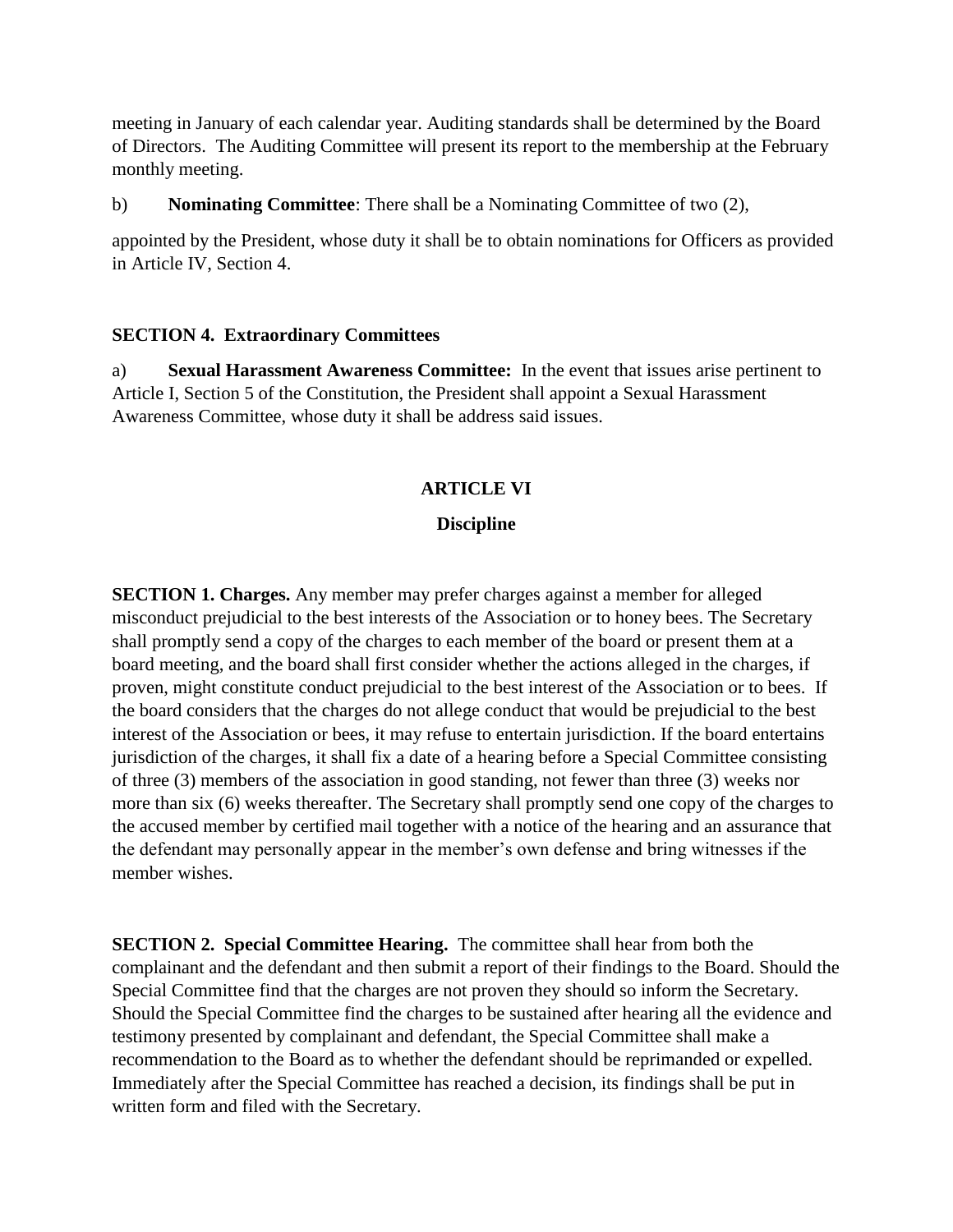**SECTION 3. Resolution.** The Board shall review the Special Committee's report and vote to accept or reject the findings thereof. Should the Board accept the report they shall instruct the Secretary to issue a written reprimand to the defendant or expel the defendant under Article I, Section 4c of these bylaws. The Secretary will then inform both parties in writing of the Board's decision. In the event that the Board rejects the report they must call a Special Meeting of members in order to resolve the dispute.

#### **ARTICLE VII**

#### **Amendments**

**SECTION 1.** Amendments to the constitution and bylaws may be proposed by the Board of Directors or by written petition addressed to the Secretary signed by 20% of the membership in good standing. Amendments proposed by such petition shall be promptly considered by the Board of Directors and must be submitted to the members with recommendations of the board by the Secretary for a vote within three months of the date when the petition was received by the Secretary.

**SECTION 2.** The constitution and bylaws may be amended at any time, provided a copy of the proposed amendment has been mailed by the Secretary to each member in good standing on the date of mailing, accompanied by a ballot on which a choice for or against the action to be taken shall be indicated. Notice with such ballots shall specify a date not less than 30 days after the date postmarked. Voting will be conducted under the guidelines outlined in Article IV. The favorable vote of  $2/3$  of the members in good standing shall be required to effect any such amendment.

**SECTION 3.** No amendment to the constitution that is adopted by the Association shall become effective until it has been recorded by the Secretary and filed with the Secretary of State of Washington.

#### **ARTICLE VIII**

#### **Dissolution**

**SECTION 1.** The Association may be dissolved at any time by written consent of not less than 2/3 of the members in good standing. In the event of the dissolution of the Association, other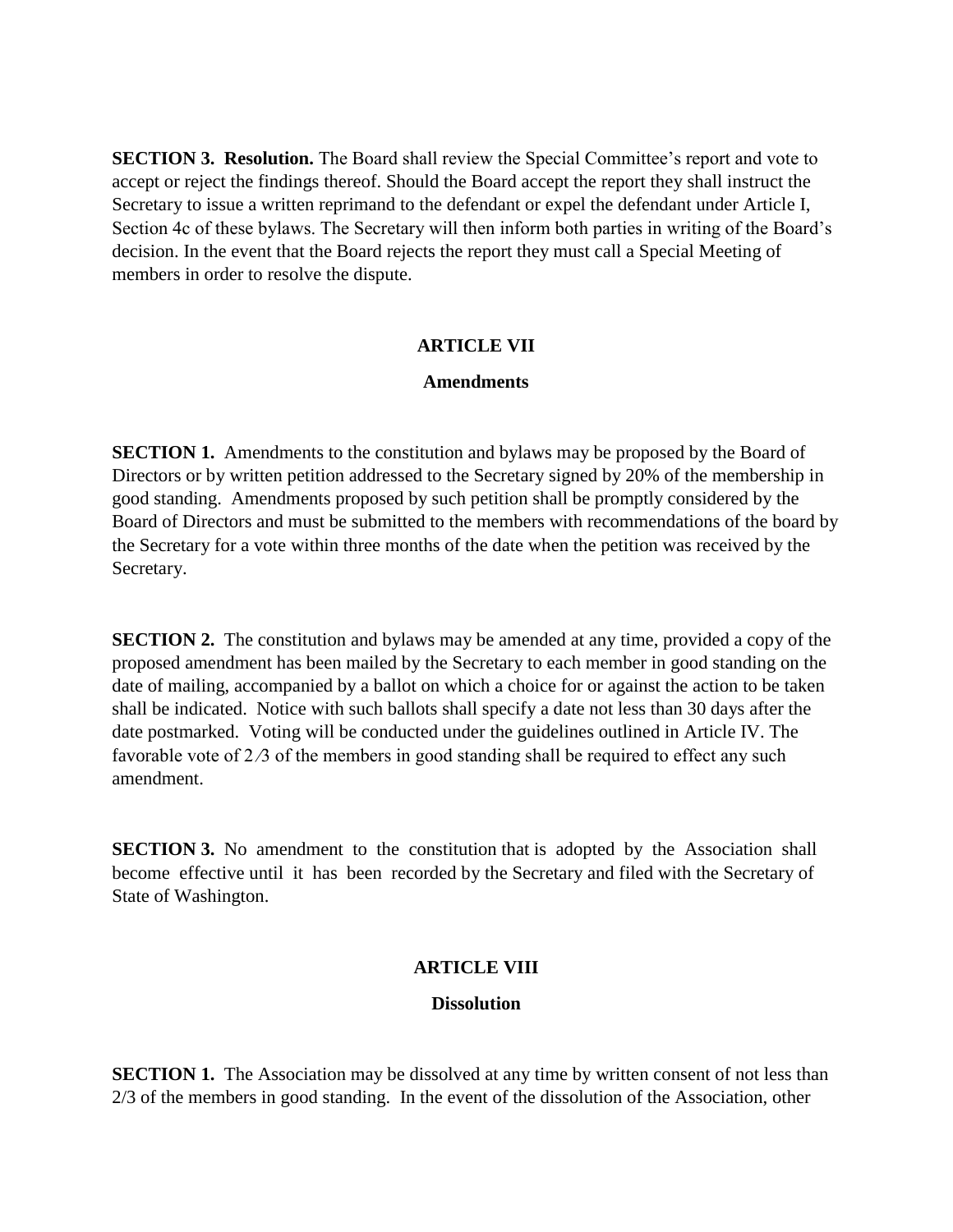than for purpose of reorganization, whether voluntary or involuntary or by operation of law, none of the property of the Association nor any proceeds thereof nor any assets of the Association shall be distributed to any members of the Association, but after payment of the debts of the Association, its property and assets shall be given to the Washington State University Department of Entomology's graduate research program and bee laboratory.

# **ARTICLE IX**

### **Order of Business**

**SECTION 1.** At meetings of the Association, the order of business, so far as the character and nature of the meeting may permit, shall be as follows:

- Roll Call
- Educational Presentation
- Minutes of the last meeting
- Report of President
- Report of Secretary
- Report of Treasurer
- Reports of committees
- Election of officers and board (at November meeting)
- Unfinished business
- New business
- Adjournment

**SECTION 2.** At meetings of the board, the order of business, unless otherwise directed by majority vote of those present, shall be as follows:

- Reading of minutes of last meeting
- Report of Secretary
- Report of Treasurer
- Reports of committees
- Unfinished business